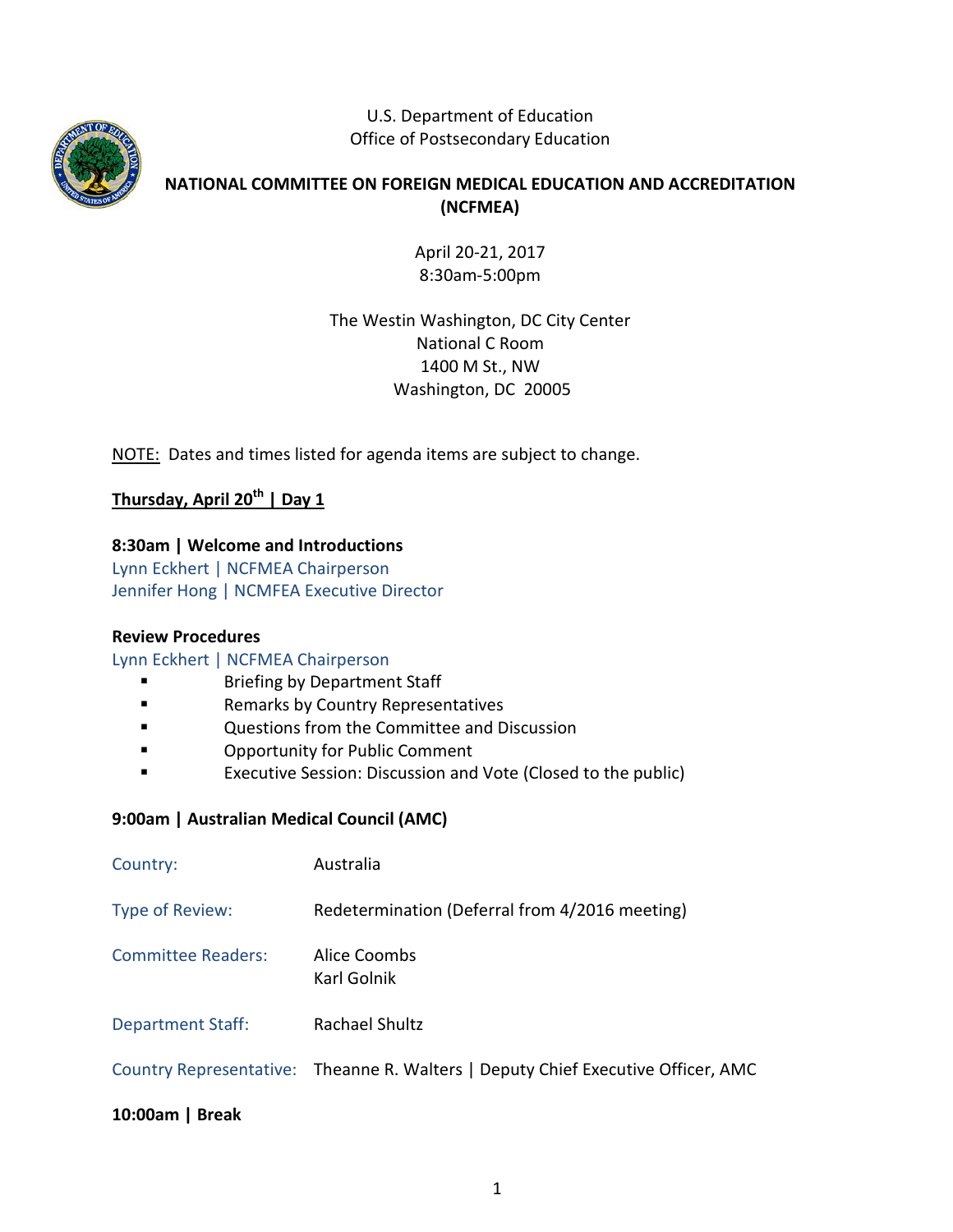# **10:15am | Ministry of Higher Education, Science and Technology (MESCyT)**

| Country:                       | Dominican Republic                                                                                                                                                                                                                                                                                                                                                                                  |
|--------------------------------|-----------------------------------------------------------------------------------------------------------------------------------------------------------------------------------------------------------------------------------------------------------------------------------------------------------------------------------------------------------------------------------------------------|
| Type of Review:                | Special Report                                                                                                                                                                                                                                                                                                                                                                                      |
| <b>Committee Readers:</b>      | Karl Golnik<br>Deborah Powell                                                                                                                                                                                                                                                                                                                                                                       |
| <b>Department Staff:</b>       | Nicole Harris                                                                                                                                                                                                                                                                                                                                                                                       |
| <b>Country Representative:</b> | Saturnino de los Santos Solis   Vice Minister of Evaluation and<br>Accreditation of Higher Education, MESCyT<br>Rosa Adelina Cespedes Garrido   Director of the Department of Medical<br>Education, MESCyT<br>Peter Leyton   Legal Advisor, MESCYT, Dominican Republic<br>Wilson Mejía   Dean of the Faculty of Health Science, Autonomous<br>University of Santo Domingo (UASD) Dominican Republic |

# **11:00am | Break**

### **11:15am | Philippine Accrediting Association of Schools, Colleges, and Universities (PAASCU)**

| Country:                 | <b>Philippines</b>                                                            |
|--------------------------|-------------------------------------------------------------------------------|
| Type of Review:          | Special Report                                                                |
| Committee Readers:       | <b>Thomas Cavalieri</b><br>William McDade                                     |
| <b>Department Staff:</b> | Chuck Mula                                                                    |
|                          | Country Representative: Ms. Concepcion V. Pijano   Executive Director, PAASCU |

# **12:30pm | Lunch**

# **1:30pm | Accrediting Organization of the Netherlands and Flanders (NVAO)**

Country: Netherlands

Type of Review: Special Report